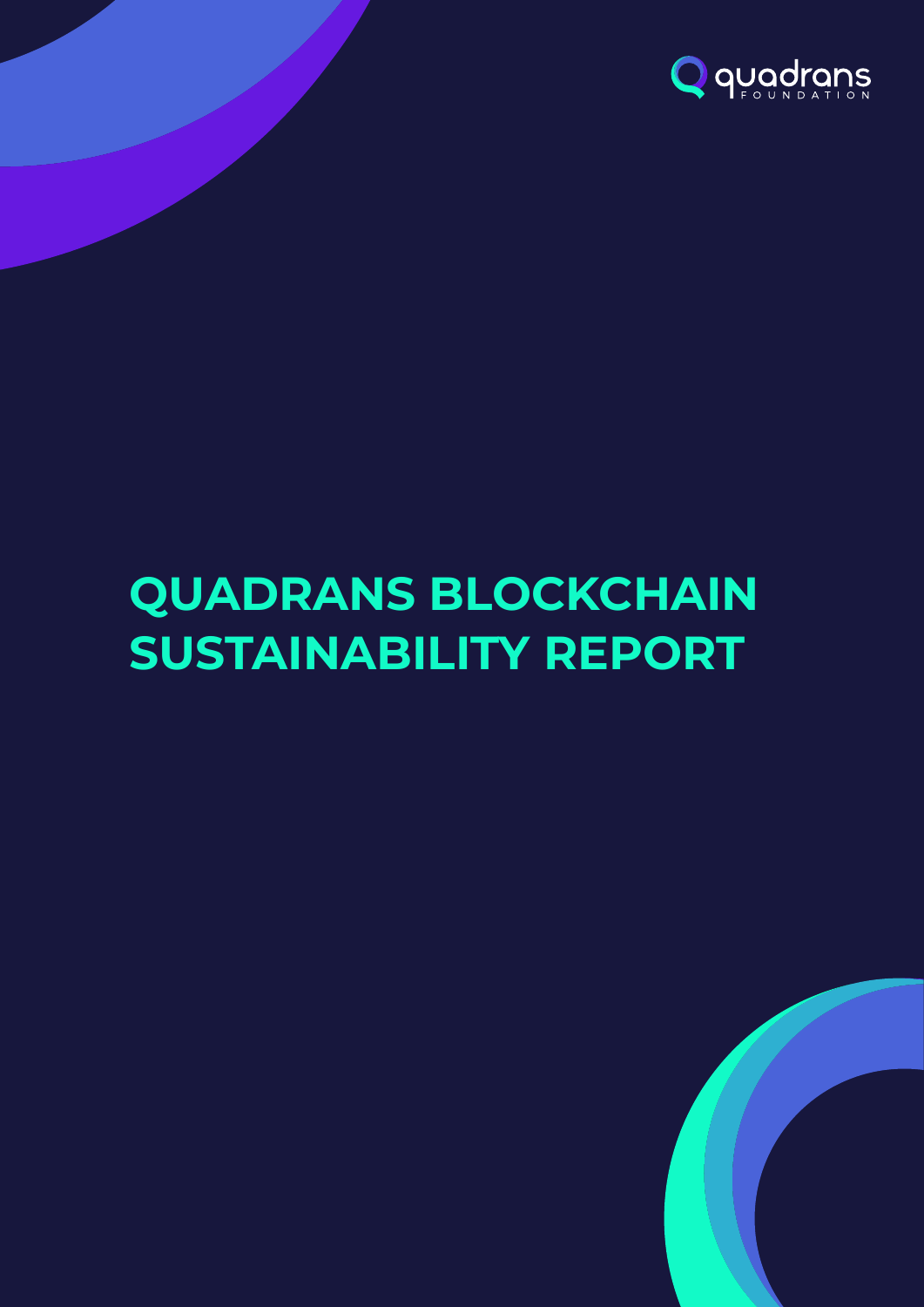

## **1 ABSTRACT**

The **Quadrans network**, open-source, public, decentralised and sustainable blockchain for storage and data sharing is designed to scale effectively for global adoption to improve the execution of processes and facilitate data management. This is April 2022 **Quadrans Mainnet** energy impact report.

#### **[Download report](https://quadrans.io/f/2204_sustainability)**

## **2 QUADRANS SUSTAINABILITY**

**Quadrans** is a sustainable blockchain that performs energy-efficient transactions. Over the past year, the **Quadrans Foundation** has carried out an analysis to understand how large **Quadrans**' energy footprint actually is.

**Quadrans** impact was analyzed by considering social development not only economically but also environmentally.

With the information available in the **Quadrans network** status, the carbon footprint of the **Quadrans** blockchain can be instantly extracted based on the activity and location of the nodes.

**Quadrans**' first blockchain sustainability report focuses primarily on its network activity and carbon footprint and looks at its three different entities: Lightnodes, Miners and Masternodes.

The report revealed how **Quadrans**' energy use compares to day-to-day activities, as well as other current blockchain networks - and highlights how the energy cost of **Quadrans**' network transactions is nearly negligible compared to its social purpose in protecting and storing data.

Remarkably, **Quadrans** also delivers a lower carbon footprint impact than the first two capitalized projects.

The validator network is expanding over time with a +5.9% growth on previous month supporting the overall strength of the network and decentralization goals. Yet any resulting emissions will be mitigated through continued network development. Indeed, the network overall consumption (Kw/h) grew only 4.7% while the CO2 produced slightly increased of 3.7% in previous month.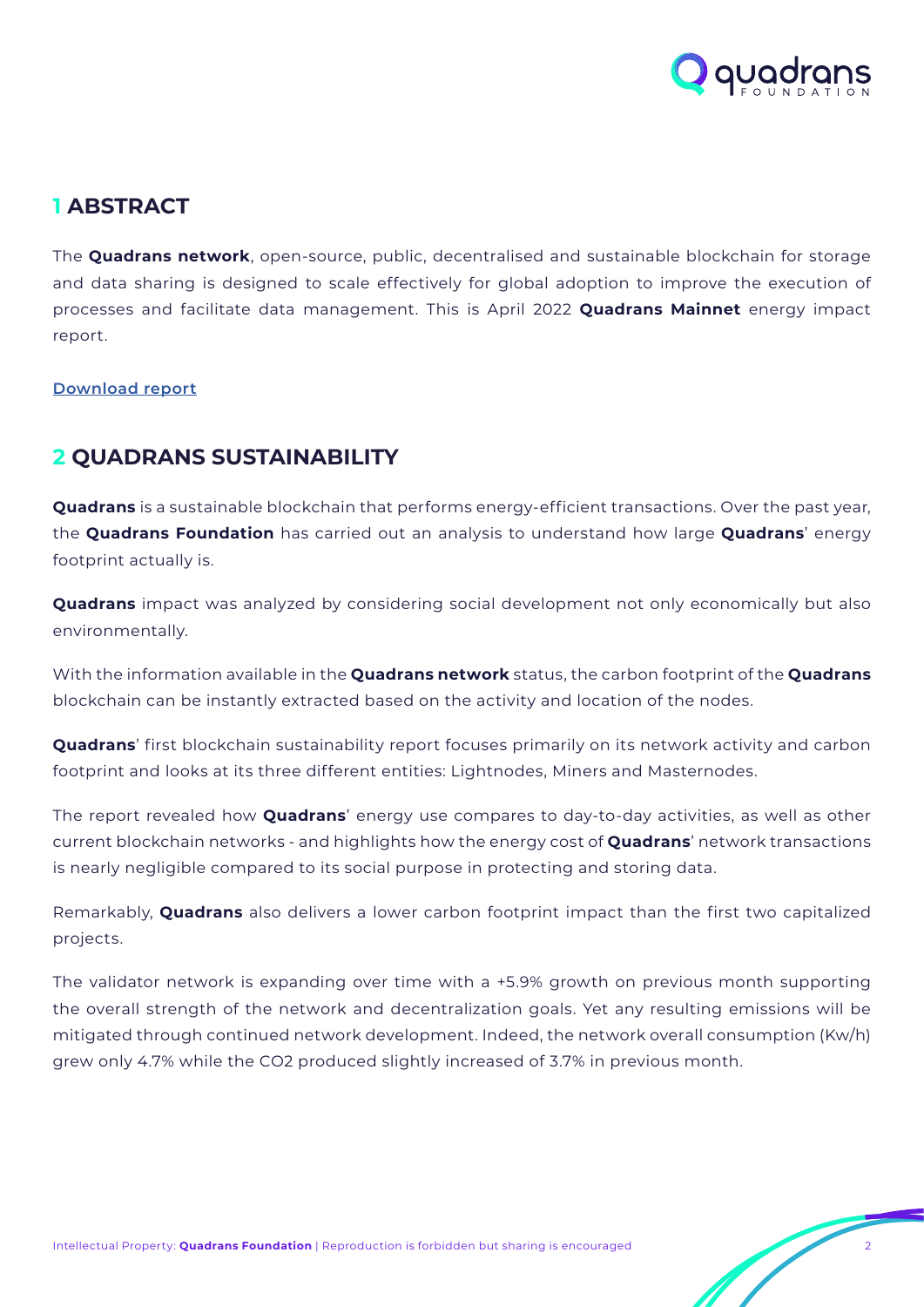



#### Immagine (1): Quadrans Node distribution

|                            | <b>Mainnet energy</b><br>consumpion per<br>year (KW) | <b>Mainnet Kg</b><br>CO <sub>2</sub> x year | <b>Energy per</b><br>transaction<br>considering 60K<br>TPS (W) | gCO2 x Transaction<br><b>(Considering</b><br><b>60K TPS)</b> |
|----------------------------|------------------------------------------------------|---------------------------------------------|----------------------------------------------------------------|--------------------------------------------------------------|
| <b>Current month</b>       | 2210.31                                              | 669.84                                      | 0.00001421                                                     | 0.00000412                                                   |
| Delta on<br>previous month | $+4.7%$                                              | $+3.7\%$                                    | $+4.7\%$                                                       | $+4.6%$                                                      |

Table (1): Schema del meccanismo di ricompensa

From the report's findings, an average **Quadrans** transaction uses 0.000013 watts - that's 20 times less energy than a Google search! Find more comparisons in the "Comparison" section.

Although the average energy use of **Quadrans** transactions is steadily increasing, due to its network expansion and adoption, it still remains well below the energy impact of any Proof-of-Work blockchain like Ethereum (amounting to 16.26 billion **Quadrans** transactions) and Bitcoin (amounting to 154.45 billion **Quadrans** transactions).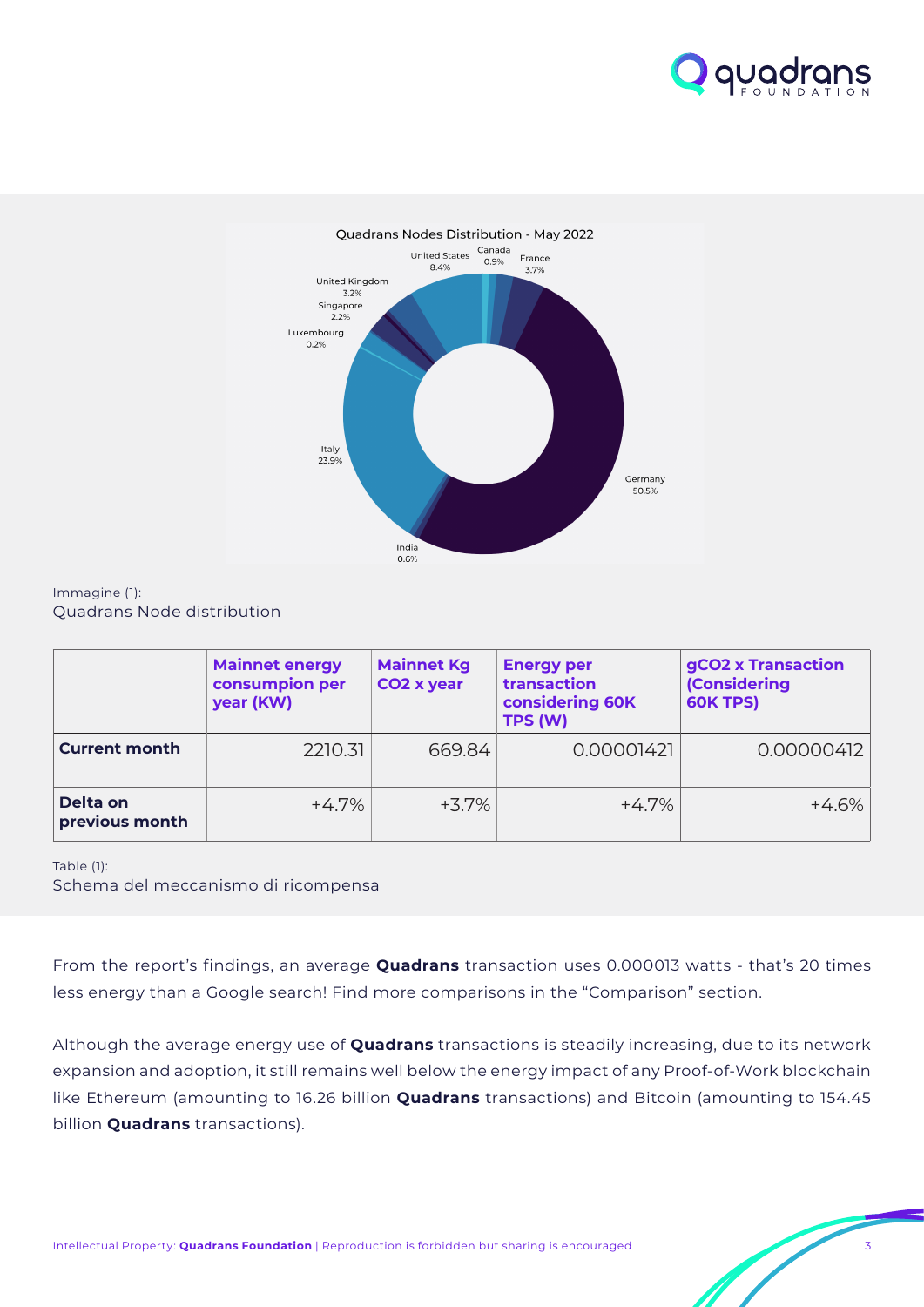

| <b>Comparision (w/ source)</b>                         | <b>Watts</b> | Kilowatthour | <b>Equivalent Quadrans</b><br>transactions (*1000) |
|--------------------------------------------------------|--------------|--------------|----------------------------------------------------|
| Average US household (per year)                        |              | 10649        | 801413301,2                                        |
| One Google search                                      |              | 0,0003       | 22,57714249                                        |
| One Quadrans transaction                               | 0,000013     | 0,00         |                                                    |
| Using an LED lightbulb (per hour)                      | 10           | 0,01         | 752,5714163                                        |
| Fully charging iPhone 13 battery                       |              | 0,01241      | 933,9411277                                        |
| Using a CFL lightbulb (per hour)                       | 13           | 0,013        | 978,3428412                                        |
| Working on a computer/monitor/router (per hour)        | 158          | 0,158        | 11890,62838                                        |
| Using a 60W incandescent lightbulb (per hour)          | 60           | 0,06         | 4515,428498                                        |
| Keeping coffee warm on drip coffee maker (per<br>hour) | 70           | 0,07         | 5267,999914                                        |
| Watching an LCD television (per hour)                  | 150          | 0,15         | 11288,57124                                        |
| Playing a video game on a PS5 (per hour)               | 197          | 0,197        | 14825,6569                                         |
| Running large refridgerator (per hour)                 | 180          | 0,18         | 13546,28549                                        |
| Brewing coffee on drip coffee maker (per hour)         | 1,5          | 1500         | 112885712,4                                        |
| Cooking in an electric oven (per hour)                 | 2,4          | 2400         | 180617139,9                                        |
| Central air conditioning (per hour)                    | 3,5          | 3500         | 263399995,7                                        |
| One gallon of gasoline                                 |              | 33,7         | 2536165,673                                        |

Ĥ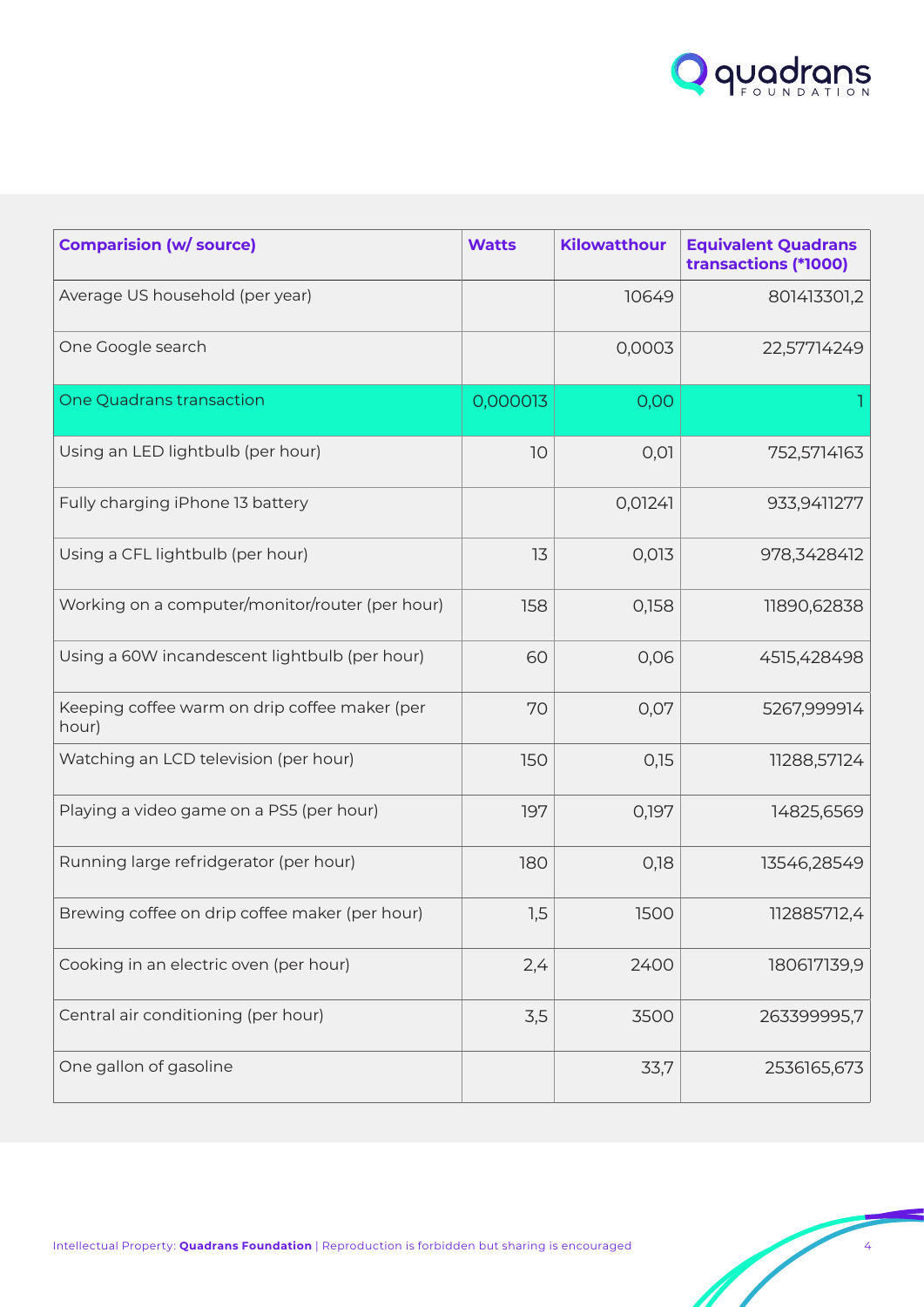

| <b>Comparision (w/ source)</b> | <b>Watts</b> | Kilowatthour | <b>Equivalent Quadrans</b><br>transactions (*1000) |
|--------------------------------|--------------|--------------|----------------------------------------------------|
| One Ethereum transaction       |              | 216          | 16255542,59                                        |
| One Bitcoin transaction        |              | 2059         | 154954454,6                                        |

Table (2): Schema del meccanismo di ricompensa

When evaluating grants for new projects, it is in the **Quadrans Foundation**'s interest to distribute its energy impact and consider the carbon footprint of its nodes.

The **Quadrans Foundation** is committed not only to the overall distribution of the Consensus but also to the mitigation of energy consumption (however low) in specific areas.

# **3 QUADRANS ENERGY ENVIRONMENTAL IMPACT PER NATION**

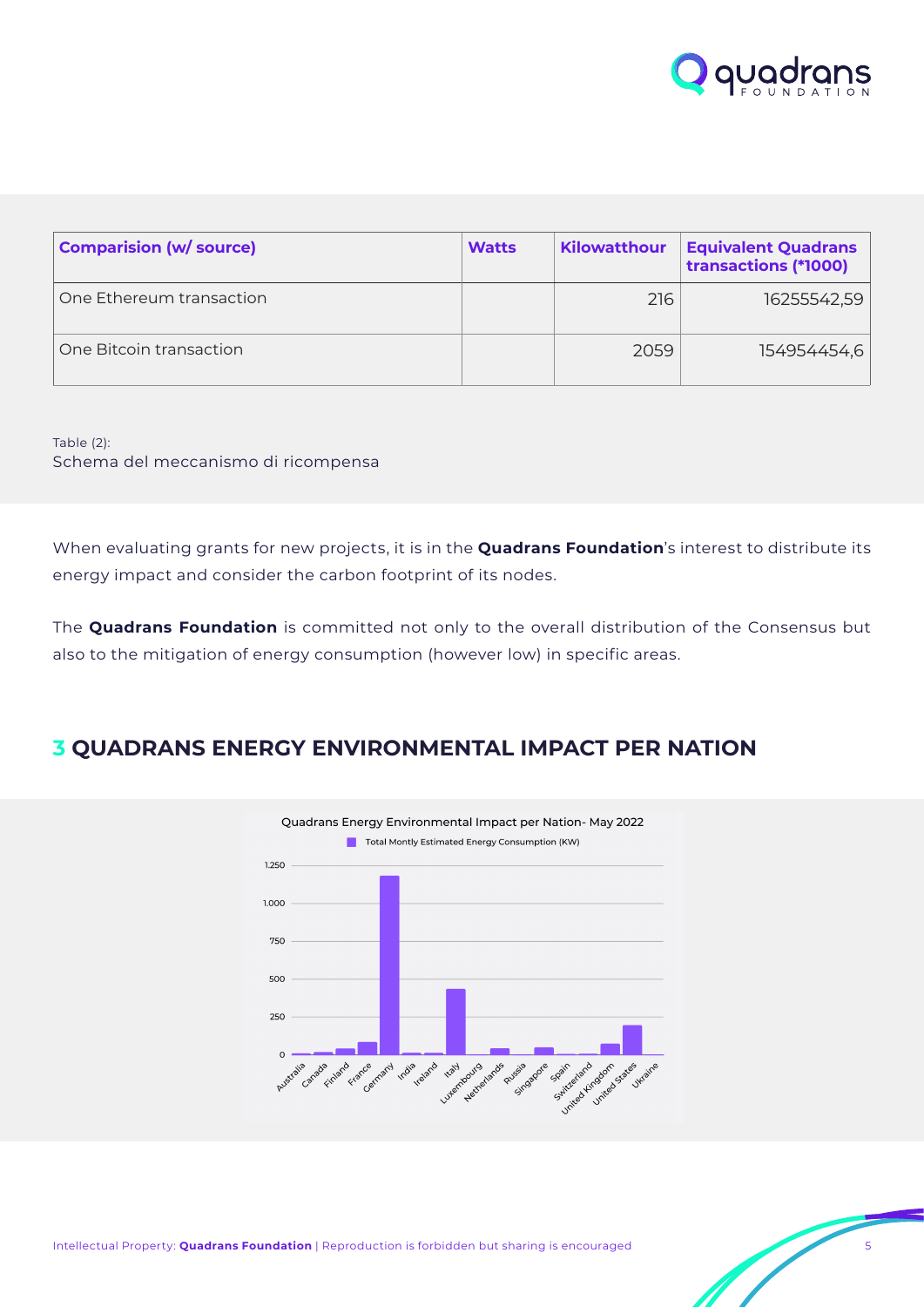



### **4 COMPARISON**

Comparing the energy intensity of a **Quadrans** transaction to a Bitcoin transaction is the same as comparing your way to the supermarket to the maximum Earth-Sun distance (about 150 billion KM). On a simpler note, with the energy required to fully charge an IPhone 13 battery, you can perform 1 million **Quadrans** transactions.

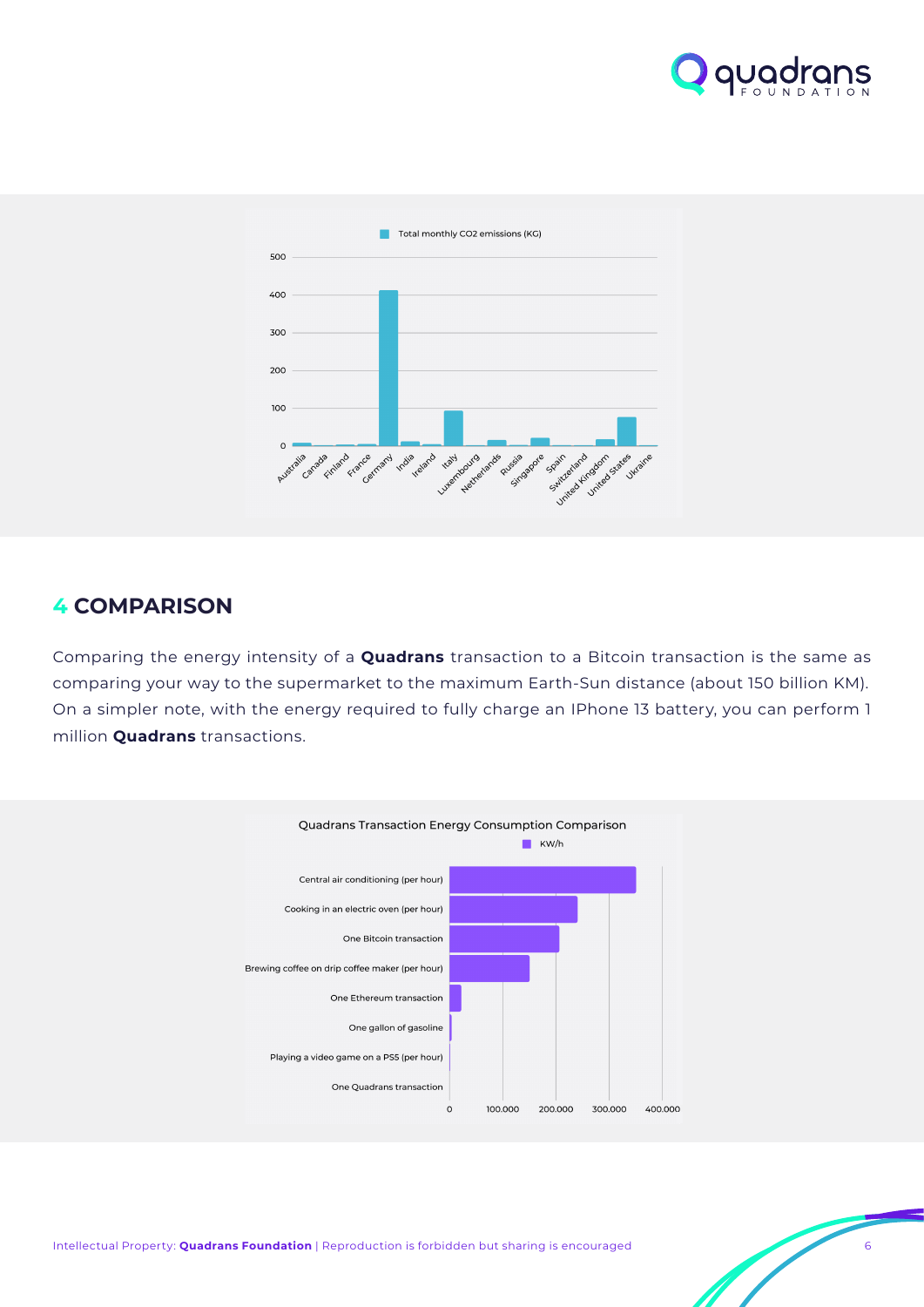